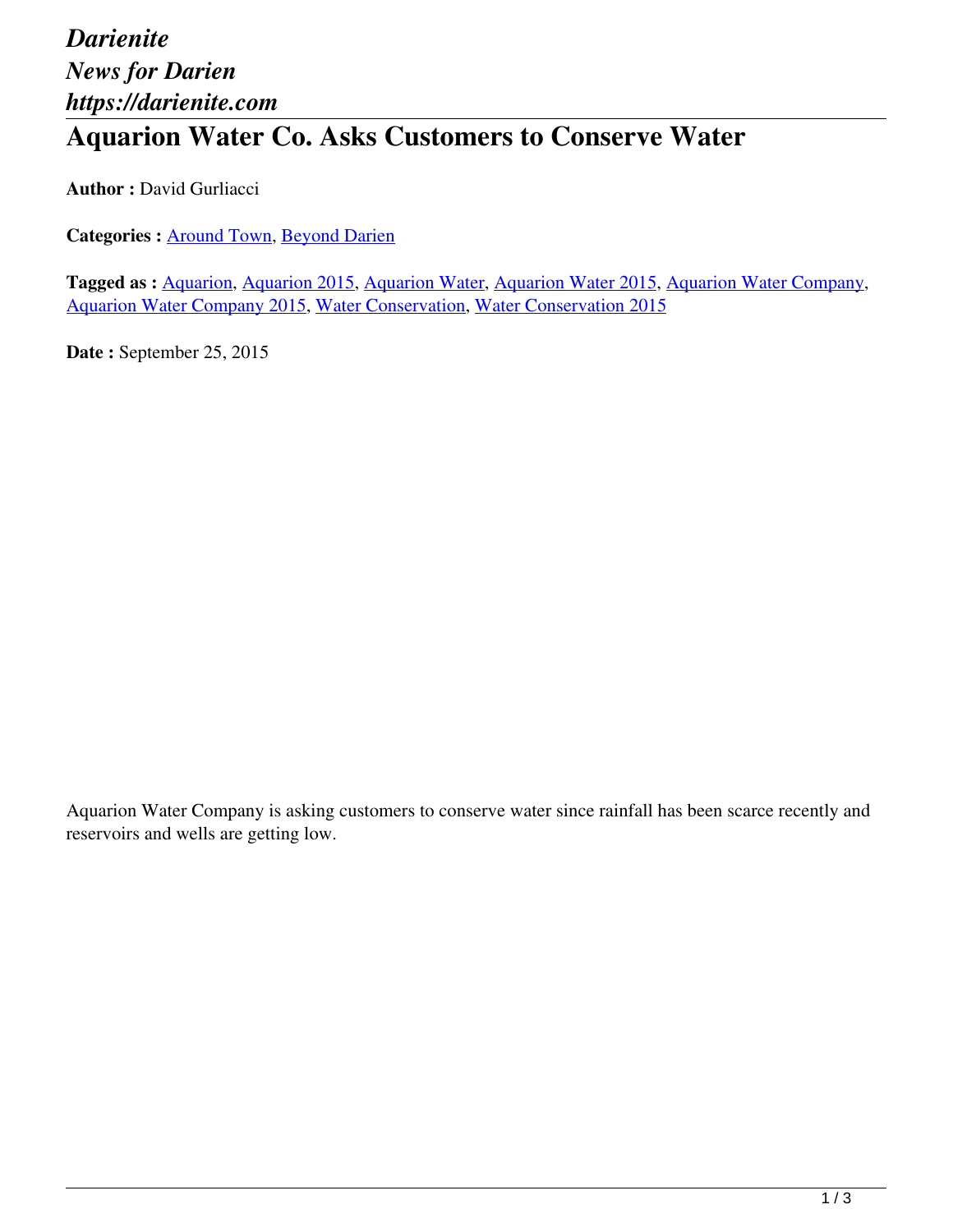

## QUARION

*Here's* the announcement (on the Darien town government website) from Aquarion:

With a lack of significant rainfall, and as a result of the Connecticut Department of Public Health's advisory for voluntary water conservation, Aquarion Water Company is asking its customers to voluntarily conserve water and stop nonessential outdoor water use.

Connecticut is currently experiencing conditions ranging from "abnormally dry" to "moderate drought" due to an extended dry spell, according to the National Oceanic and Atmospheric Administration (NOAA).

With below average rainfall and water demand 9.3% higher this season compared to the same period last year, and using over 9 million gallons more per day, Aquarion's reservoirs and wells are below normal capacity "Due to current conditions, Aquarion is advising customers to voluntarily reduce their water use," said Charles V. Firlotte, Aquarion President and CEO.

"It is important for all of our customers to assist in this effort, to ensure everyone in our entire at-large community has the water they need, when they need it."

Aquarion recommends ways to use water more efficiently, while helping conservation efforts:

- Consider shutting off irrigations systems for the season or reduce irrigation to twice a week. With cooler temperatures, lawns and shrubs require an inch or less of water per week
- Allow grass to grow longer; taller grass is healthier and requires less water
- Use brooms or blowers instead of water to clean decks, driveways and sidewalks
- Don't wash cars or boats with a hose
- Shut off ornamental water displays
- Do not leave water running while washing hands, shaving, or brushing teeth
- Take shorter showers
- Hand-wash dishes in a basin, not under running water
- Repair leaks in plumbing and fixtures